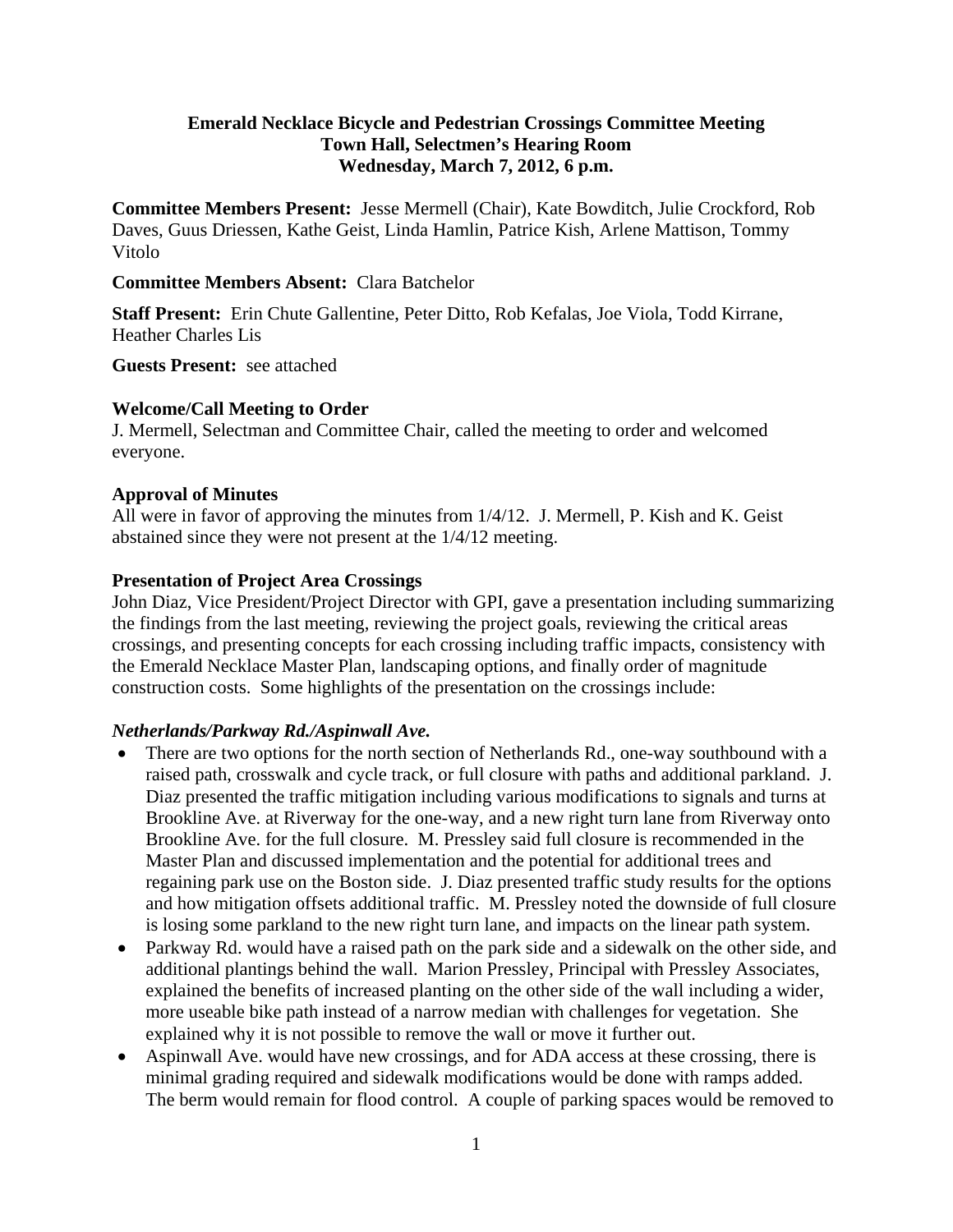accommodate the crossings. J. Diaz presented traffic study results for this intersection as well based on the two Netherlands Rd. options.

# *Riverway Ramp Access/Route 9/River Rd./Pond Ave.*

- J. Diaz discussed how the Gateway East project will change the Brookline Ave. and Route 9 crossing, and the implications for River Rd. and the Riverway ramp access. He explained how their traffic counts do not support making River Rd. one-way. He also explained why a closure of the off ramp from Riverway to Pond Ave. would not work. He later presented traffic study results comparing the various options.
- J. Diaz reviewed their recommended plan for the Route 9/River Rd./Pond Ave. area, including widening the Route 9 median and adjusting the configuration and adding raised crossings at Pond Ave., as well as other suggestions. Their recommendations don't change any of the proposed design for Gateway East.
- Route 9 would have either a signalized pedestrian crossing or an unsignalized alternative with a staggered crosswalk. J. Diaz said they don't think a signal would negatively affect Huntington Ave. or Gateway East. J. Diaz presented a limited construction plan which retains Pond Ave. and ramps alignment.
- J. Diaz presented a bridge crossing options with a shared use path and potential lane widths and shoulders. He discussed why a crossing at the Jamaicaway ramp is not safe and their suggestions for landscaping or even fencing for a crash barrier. Phil Goff, Senior Planner with Alta Planning + Design, discussed letting bikes use the road in this area and their conclusion that this would not be safe based on traffic speed, volumes and sightlines.

# *Construction Costs Summary*

J. Diaz reviewed an order of magnitude construction cost summary, including civil construction and landscape enhancements, and finally total construction costs, for all of the crossings and options where applicable.

# **Emerald Necklace Bicycle and Pedestrian Crossings Comment**

# *Committee Comment*

J. Mermell asked for comments from the Committee members, and a summary follows.

- P. Kish asked if the Netherlands Rd. closure and the addition of a turning lane would have 3,000 sq. ft. net gain of parkland, and J. Diaz said yes. She said it's great to see options for Netherlands Rd. including the one-way option, and DCR would be supportive of closure if they could get more information on the right turn lane, grades, and impacts on the pedestrian crossings across the Riverway.
- G. Driessen said he appreciates all the work, especially at Aspinwall where he was concerned about the elevations. He said he is still concerned about potential backups on either side of Route 9 and asked if there was data on 50 or 95% queues at the crossings. J. Diaz said yes since a complete analysis was done, and he can provide the information.
- K. Bowditch asked if R. Kefalas had received her stormwater suggestions memo, which he had. She thanked the consultants and said the overall efforts are great, and asked for stormwater issues, impacts and solutions to be addressed in detail at a future meeting. J. Diaz said this will be done for the Route 9 crossing, but not necessarily for the other crossings, which are focused just on configurations, etc. during this process. M. Pressley commented that many of the changes provide more soft space versus hard space.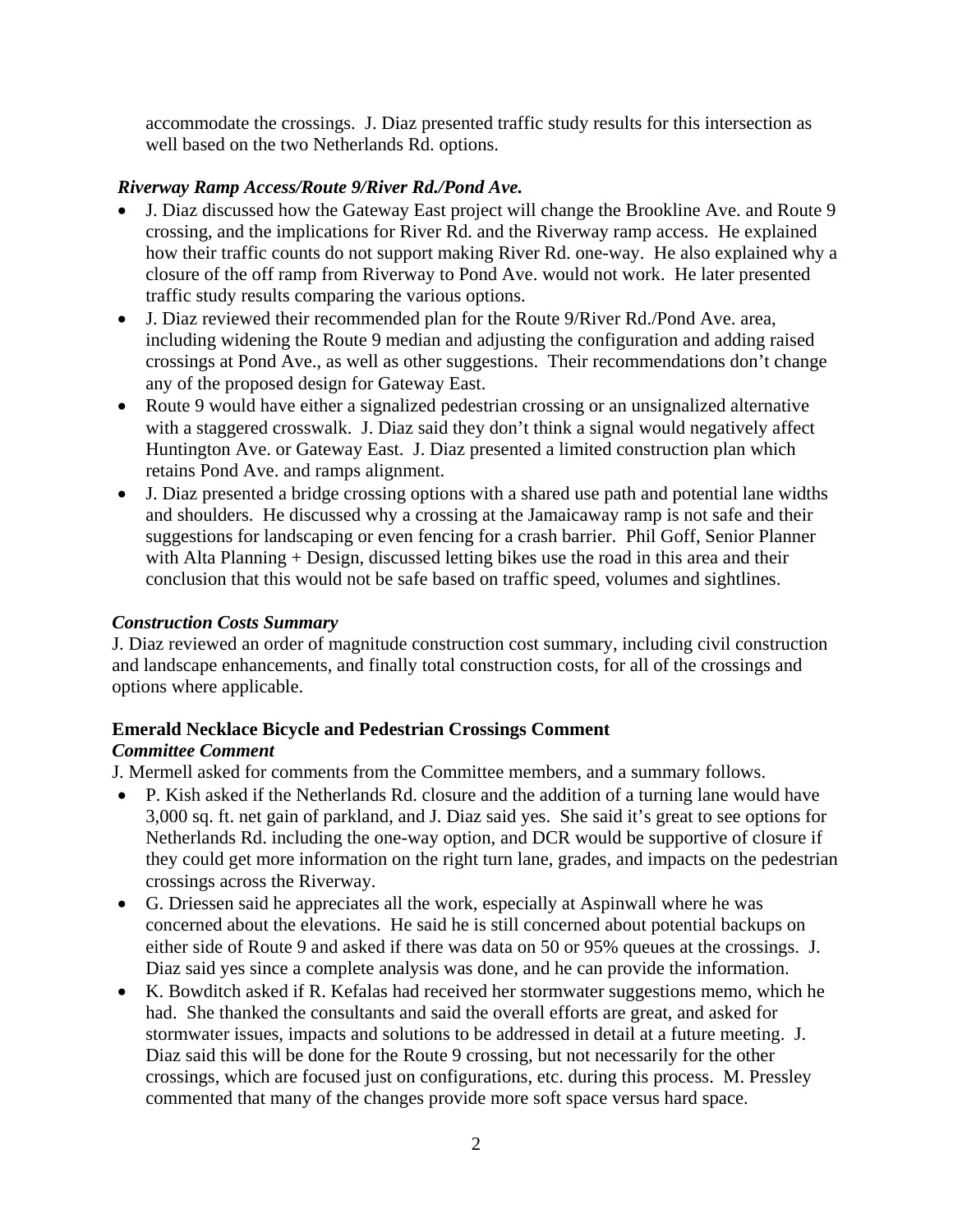- J. Crockford said she had walked the study area with several different people and the connectivity of the whole system was discussed. She said she understands the proposed Route 9 crossing, but asked for the plans to not ignore the long-term possibility of a path along the Riverway. She said the group should think long and hard about the addition of a right turn lane only and the tradeoffs. She thanked the consultants for their presentation.
- L. Hamlin asked how much money was available for the project now and how to realistically phase the project. She said the Route 9 crossing may even be more than what is available. J. Diaz explained that a Route 9 crossing could be completed for \$600k, but without the Pond Ave. realignment. E. Gallentine discussed working with partners to implement the other crossings, phasing in the project over time, and the benefit of having a plan for all the crossings now and taking the opportunity to look at the whole area at once.
- K. Geist said she is in favor of option 2 on Netherlands Rd. (full closure) particularly since it has the shortest distances of all the connections, and that she uses the area constantly as does the group she represents. She asked what would determine which option is selected. E. Gallentine said they will look at traffic with the Transportation Division, will consider parkland lost versus gained, and will need buy in from the Mayor of Boston and DCR, but this committee can make a recommendation.
- T. Vitolo asked if the new right hand turn lane, which is allocated for 12 feet, could be smaller, for example by removing a small amount off each existing lane or the new lane, and keeping a low speed limit. For Netherlands Rd., he said if it is only closed one-way, bikes will use the crosswalks, but pedestrians will not use them and will use a diagonal desire line instead. He suggested moving the DPW garage entrance further south and the crosswalk further south. For the Pond Ave. "t" at Washington St. he suggested changes to the configuration to accommodate desire lines, tightening the intersection, and removing the refuge island. He also suggested splitting the on/off ramp and keeping parkland between them resulting in one less crossing. For River Rd., he said the proposed median may not work for trucks and deliveries and suggested asking P. Ditto, Director of Transportation and Engineering, whether the sidewalk behind the businesses is private since pedestrians don't use it and it is obstructed anyways.
- R. Daves thanked the consultants for the hard work, and asked if they are considering truck traffic and turning radii. J. Diaz said yes, and explained for example that the turn onto Pond Ave. must be curved so vehicles don't encroach. He said the crosswalks can be straightened, but the tradeoff is that pedestrians will face traffic less. R. Daves discussed connecting through the park as a linear system and having a vision for the bridle path off River Rd. too. M. Pressley noted that this is in Boston and though there has always been a vision and even two existing shelves to put those paths back in, there isn't money available. J. Crockford asked if there is room to add a right turn lane and both paths, and M. Pressley said she is concerned about this since there may not be room.
- A. Mattison said she is sensitive to M. Pressley's comments regarding the path system on the Boston side of the park, and she would like to hear further discussion about narrowing the park and the implications. She asked if addition of the turning lane would be entirely on DCR land or also on Boston land, and P. Kish explained why it would be on DCR land.

# *Public Comment*

J. Mermell asked for comments from the public, and a summary follows.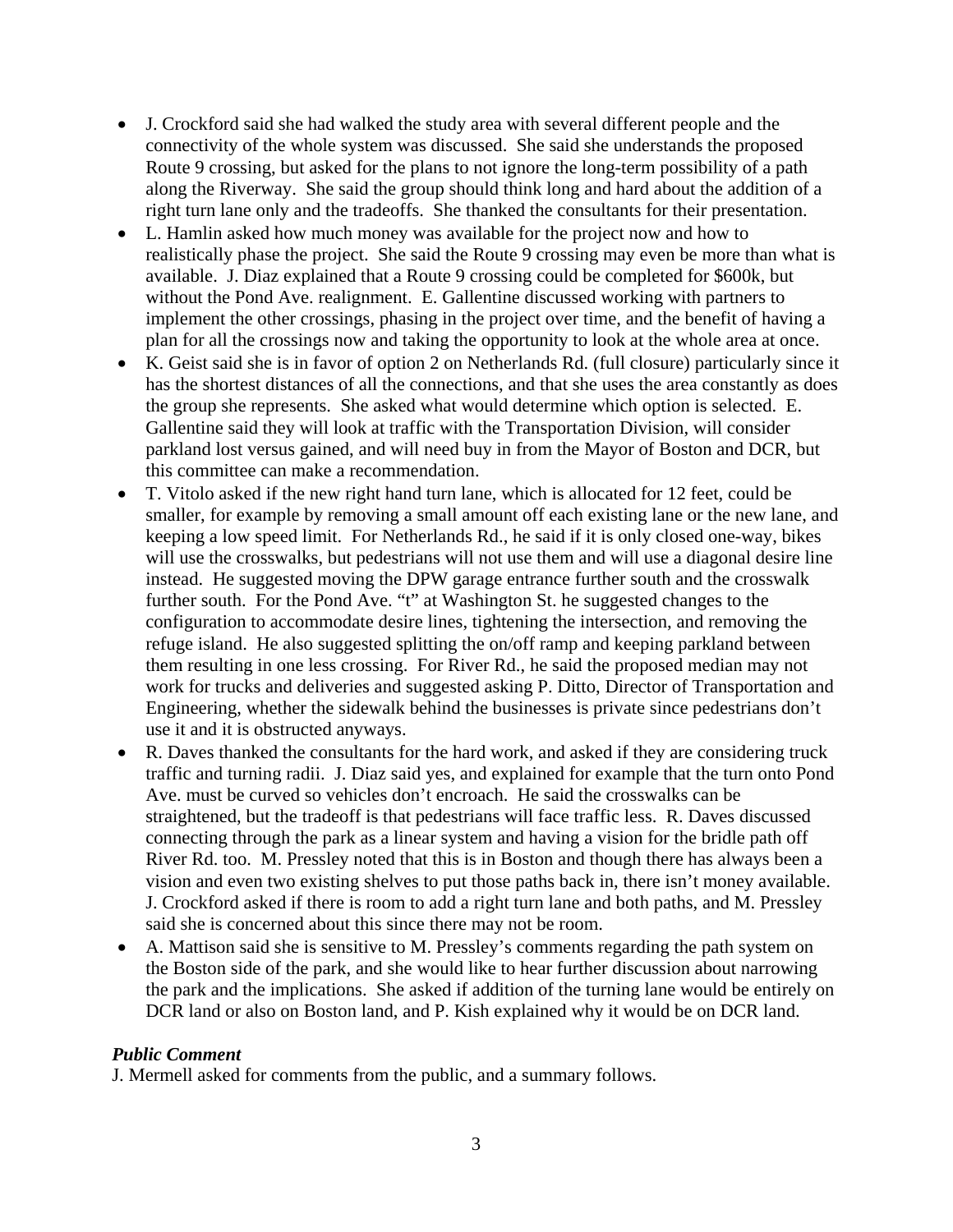- Pete Stidman, Boston Cyclists Union, said he agreed with the stormwater comments, and commented that materials for stormwater management are excellent. He asked if there could be more raised crosswalks, especially at River Rd. and also the on/off ramps at Route 9. He suggested looking at and factoring in future (vehicular) traffic projections and trends, which he sees as stabilizing and not increasing exponentially.
- Hugh Mattison, resident on Pond Ave., suggested having a raised crosswalk whenever crossing a ramp, for example at Parkway Rd. He asked if the volumes at Brookline Ave. and the Riverway were adjusted for the Brigham and Women's Hospital (BWH) expansion, and J. Diaz said yes. H. Mattison asked about costs for a traffic light at Parkway Rd. and whether it was necessary or could be eliminated, which could save money, and moving the bike path along River Rd. He noted some stipulations in the final Environmental Impact Report for BWH that may facilitate working with Boston in the future or now for bike lane mitigation.
- Jeffrey Ferris, Emerald Necklace Conservancy Access Committee, said he prefers closing Netherlands Rd. completely, and that there is merit in considering a right turn lane. He thinks there is room for this lane and if a paved bridle path is added, bike accommodations on Brookline Ave. are not needed. He agreed with the idea of splitting the on/off ramps at the Riverway and Pond Ave. and closing the entryway from River Rd. to the Riverway. He discussed a proposed layout with these and other related changes. He also suggested making River Rd. one-way southbound for building access, and changing the line of the flood control berm and moving the path inside the park and restoring the park outside this.
- Anne Lusk, Harvard School of Public Health and Brookline resident, said the consultants had done a phenomenal job with the parkland, trees and parking analysis, but she said the bike facilities are essentially a park element and need more attention and detailed analyses, for example with queues, waiting times, and turns. She said the bike facilities should be consistent and should keep bikes and pedestrians separate, versus the current mix on the road, sometimes with pedestrians, and sometimes alone. She said the plans need to accommodate future growth, especially in the Longwood area.
- Peter Furth, Brookline resident, said he favors closing Netherlands Rd. since it is dangerous especially where it intersects with the Riverway. This would also mean that Parkway Rd. would have almost no traffic and it could save money. He said he doesn't think that traffic mitigation or accommodating any back up of cars is required for a public project like this, and he specifically doesn't feel it is a necessity to mitigate for traffic on the Riverway. He made some suggestions for how to accommodate people crossing at Brookline Ave. if the bridle path goes in. He suggested making River Rd. one-way northbound and noted that all the businesses also front Brookline Ave. For the bridge crossing option for Route 9 he asked that the path and path width be given careful consideration including an appropriate shoulder. He suggested closing off ramps from Riverway to Pond Ave., and discussed an alternate route for cars and the benefits for the path system. He suggested that if there is a new lane on Route 9, it doesn't need to start at Pond Ave., but could be after the bridge crossing, since cars can wait, and then pedestrians and bikes will have a shorter crossing.
- Andrew Fischer, TMM 13 and former President of Mass Bikes, agreed with P. Furth and A. Lusk and suggested treating the bikes traffic in the same manner as car traffic. He noted that the Longwood medical area is a prime biking destination in town. He expressed concern that the bridge crossing and path at the Pond Ave. ramp would be a real hairpin turn. He said that bikes, pedestrians, and other park users don't necessarily have to yield to cars in